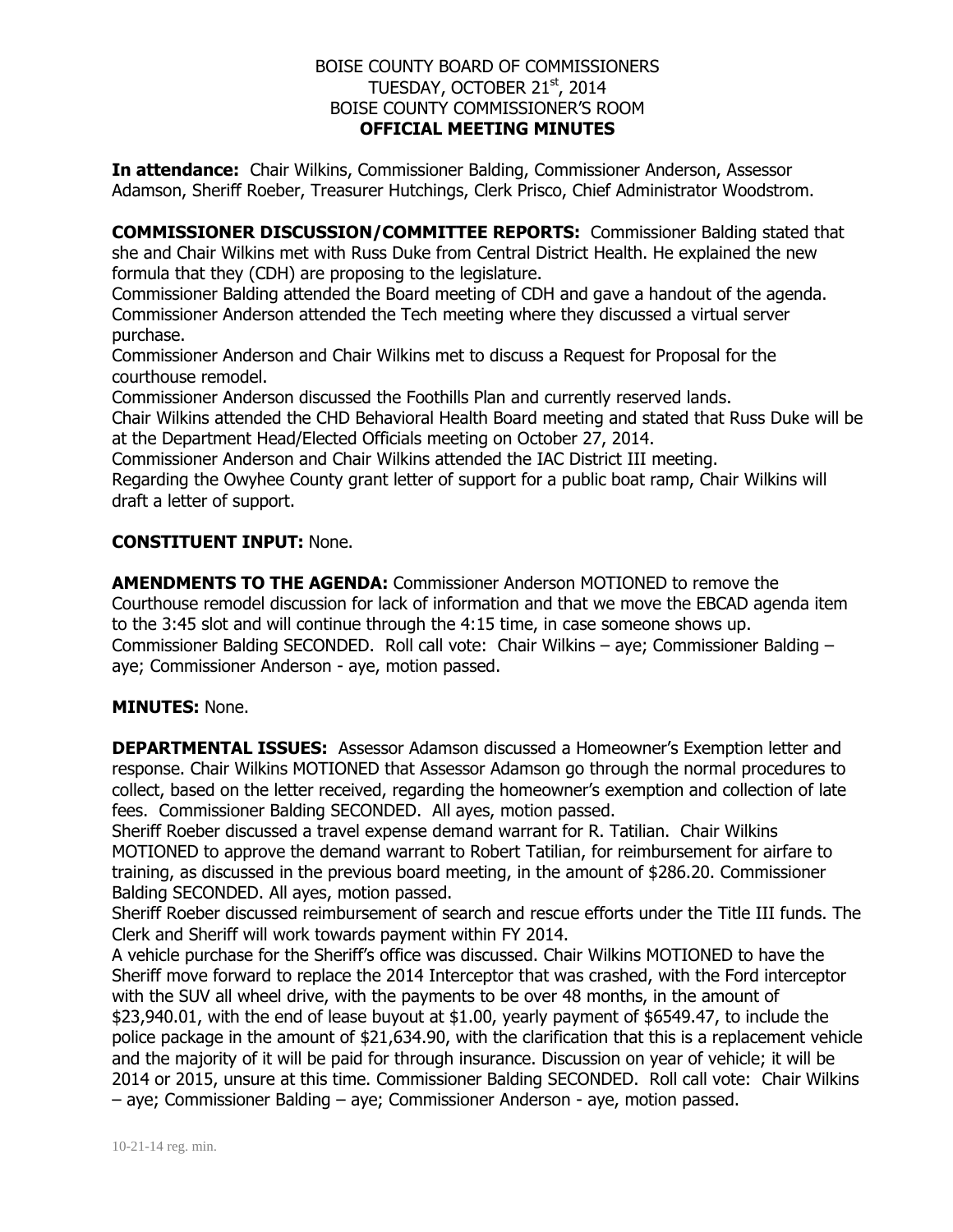Community Justice: Valarie Delyea, CJ Administrator, presented a payroll addition request for John Krempa, for the Juvenile Probation Officer position. Chair Wilkins MOTIONED to approve the payroll addition change for John Krempa, as the Boise County Juvenile Probation Officer, with the salary as presented to the Board, to be effective October  $20<sup>th</sup>$ , 2014, for the Community Justice Department. Commissioner Balding SECONDED. Roll call vote: Chair Wilkins – aye; Commissioner Balding – aye; Commissioner Anderson - aye, motion passed.

Ms. Delyea provided the Board with a departmental update report.

Clerk Prisco updated the Board on the completion of the plumbing repair at the Horseshoe Bend Courthouse Annex facility. Clerk Prisco discussed the meeting minutes that are in arrears and laid out a plan for catching up, based on discussion with Mr. Jim McNall, ICRMP and Deputy Woodstrom and Deputy Loya, for executing the plan. Chair Wilkins MOTIONED to allow the Clerk to proceed forward with her plan in catching up the minutes, with the format that was discussed on the record for the catch up minutes. Commissioner Balding SECONDED. Chair Wilkins clarified her motion. Roll call vote: Chair Wilkins – aye; Commissioner Balding – aye; Commissioner Anderson - aye, motion passed.

Clerk Prisco provided an update to the Board regarding her request at last week's meeting for interim resources. Commissioner Anderson MOTIONED that they approve a contingency expense, for interim resources for the Clerk's office, for an individual, using the general reserve appropriation, for FY 2015 as a source and that a resolution will need to be prepared upon a decision of a temporary agency or a local part-time employee for that office. Commissioner Balding SECONDED. Vote: Commissioners Balding – aye; Commissioner Anderson – aye; Chair Wilkins – nay; motion passed by majority.

The Clerk provided an update to the Board on recent activity of a committee to revise the current procedures/forms/funding for junior college tuition.

The Clerk provided background on a revised attestation, to the State Tax Commission, before the Board. Chair Wilkins MOTIONED to sign the revised letter to the Idaho State Tax Commission, to be sent to Alan Dornfest, and to cc: Steve Fiscus, Gary Houde and George Brown, and Prosecutor Gee as well, as presented, with revisions. Discussion from Commissioner Balding about the format of the letter and Clerk Prisco responded. Commissioner Balding SECONDED. Discussion: Commissioner Anderson stated her position on the \$16,000, that it would be available and that we have not used all surplus funds. Commissioner Anderson – nay, Commissioner Balding and Chair Wilkins – aye, motion passed.

**ISSUE TRACKING:** The Board discussed items on the issue tracking document and adjustments to the document.

# **CONTRACTS/AGREEMENTS/GRANTS:** None.

**DEMAND WARRANTS:** Chair Wilkins MOTIONED to approve the demand warrant for the FY 2015 for John Blair, in the amount of \$203.37, for accommodations associated with an investigation. Commissioner Anderson SECONDED. All ayes, motion passed.

**INDIGENT:** Chair Wilkins MOTIONED to go into executive session per I.C. 67-2345(1)(d) to discuss case 14-04-A. Commissioner Anderson SECONDED. Roll call vote: Chair Wilkins – aye; Commissioner Balding – aye; Commissioner Anderson - aye, motion passed. Coming out of executive session, Chair Wilkins MOTIONED to sign the amended approval for case 14-04-A for the additional provider information. Commissioner Balding SECONDED. Roll call vote: Chair Wilkins – aye; Commissioner Balding – aye; Commissioner Anderson - aye, motion passed.

**PA ISSUES:** Due to the extension of another meeting, the Prosecutor was not available.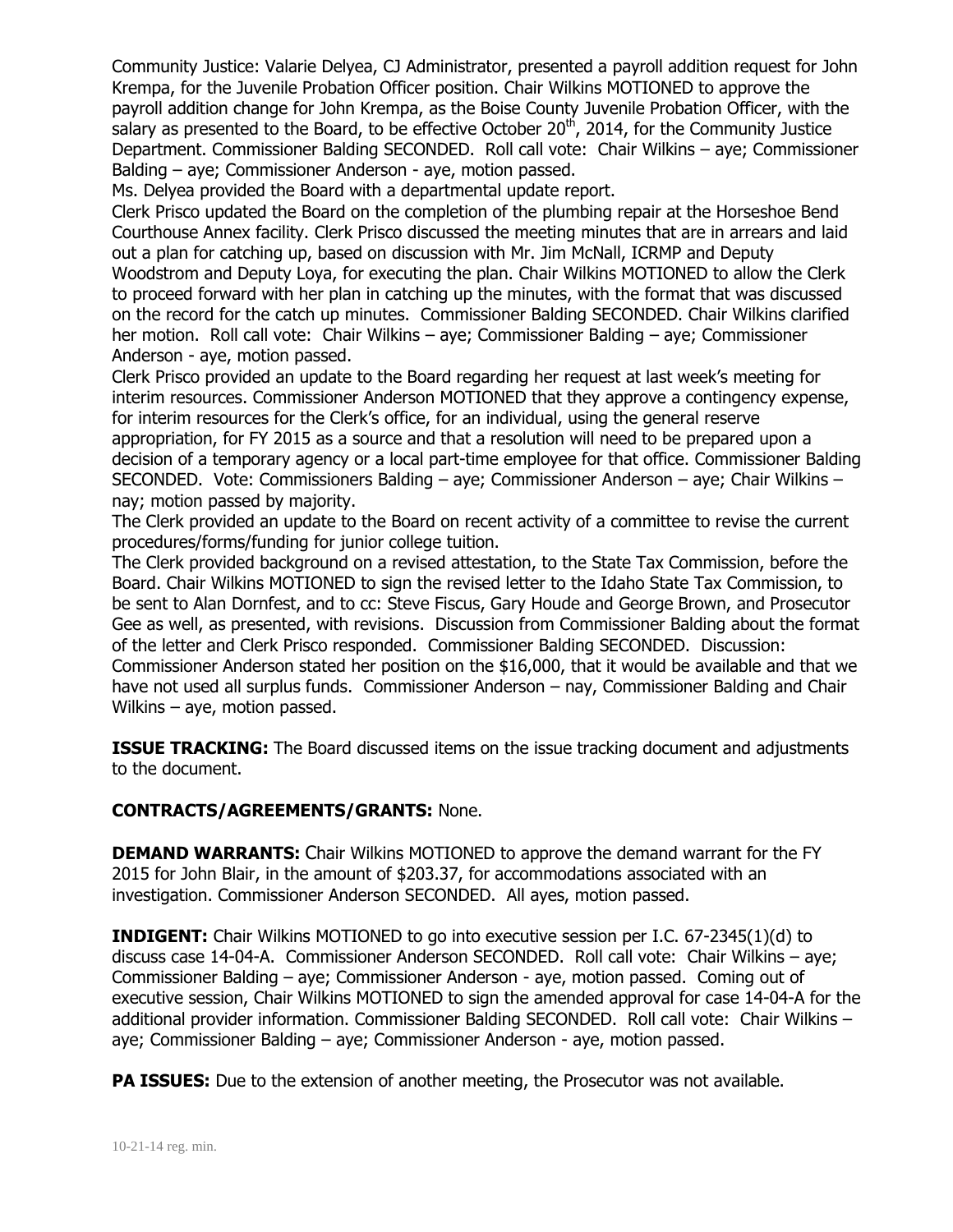Chair Wilkins MOTIONED to approve the gaming questions fact sheet, as presented by Prosecutor Gee in the last draft that the Clerk just gave to us, so that the Clerk can get it to the Idaho World for publication. Commissioner Balding SECONDED. All ayes, motion passed.

Chair Wilkins MOTIONED to go into executive session I.C. 67-2345(1)(b), under personnel. Commissioner Balding SECONDED. Roll call vote: Chair Wilkins – aye; Commissioner Balding – aye; Commissioner Anderson - aye, motion passed. Coming out of executive session for I.C. 67- 2345(1)(b), under personnel, no decisions were made, discussion only. Chair Wilkins MOTIONED that the Board of County Commissioners will pursue an option for hiring outside legal counsel for the Board of County Commissioners, exclusively. Commissioner Balding SECONDED. All ayes, motion passed. Chair Wilkins MOTIONED that the Board proceed with gathering information and looking into having a forensic audit done of the County's financials. Commissioner Balding SECONDED. All ayes, motion passed.

**BOISE COUNTY SERVER UPDATE:** Commissioner Anderson passed out diagrammed information on servers and options available to the County. The Technology Committee approved and made a recommendation. The Board discussed the options. Chair Wilkins MOTIONED to move forward with the first diagram as presented, using the old servers as backups, on the bid on the Dell quote of two servers at a total price of \$26,596.20, the purchasing of two sequel servers in the amount of \$20,207.22, a best guess estimate for two V/M Wares, for a total of \$12,000, with the total not to exceed \$59,000. Commissioner Anderson SECONDED. Discussion: Commissioner Anderson clarified that there will need to be hours incurred by CAI for the migration of data. Roll call vote: Chair Wilkins – aye; Commissioner Balding – aye; Commissioner Anderson - aye, motion passed.

**BANKS/LOWMAN ROAD DISCUSSION:** Commissioner Anderson spoke about the agreement. There was significant discussion about the road going to the State (road is owned by the US Forest Service).

# **MISCELLANEOUS & CORRESPONDENCE:**

- A revised Purchasing Policy and associated resolution were reviewed by the Board. Chair Wilkins MOTIONED to adopt Resolution 2015-04, a Boise County resolution revising the Boise County Purchasing Policy as presented, with the new attachment of Exhibit A, for clarification on the repairs and exceeding the \$1,000 procedure. Commissioner Balding SECONDED. Roll call vote: Chair Wilkins – aye; Commissioner Balding – aye; Commissioner Anderson - aye, motion passed.
- Certificates of Residency (for Junior College tuition assistance) were reviewed. Chair Wilkins MOTIONED to approve the following Certificates of Residency/Affidavit for the following names: Jessica Akers HSB, Robert Briggs GV, Caleb Feigels HSB, Cassandra and Mark Fetters GV, Quentin Flippin GV, Emma Forbes GV, Mycel Furhiman GV, Gus Hinson GV, Patrick Hunter GV, Cheyenne Huston GV, Zachary Johnson GV, Phil Koenig GV, Angelica Olivios GV, Greg Silverly GV, Luke Ronquillo GV, Jack Sanders, Jesse Ward GV, Bryce Waters GV, and Maize Yearsley GV. Commissioner Anderson SECONDED. All ayes, motion passed.
- The LHTAC progress report was reviewed by the Board.
- A University of Idaho evaluation of Rikki Ruiz, was reviewed by the Board. Chair Wilkins MOTIONED to sign the letter to the University of Idaho Extension, in regards to the yearly evaluation for Rikki Ruiz. Commissioner Balding SECONDED. All ayes, motion passed.
- Future Agenda Topics Review: future agenda items were discussed.

**IDAHO TRANSPORTATION DEPT:** Amy Revis, Idaho Transportation Department, Dist. III Representative, discussed the status of the agreement for transfer of the Banks/Lowman Road.